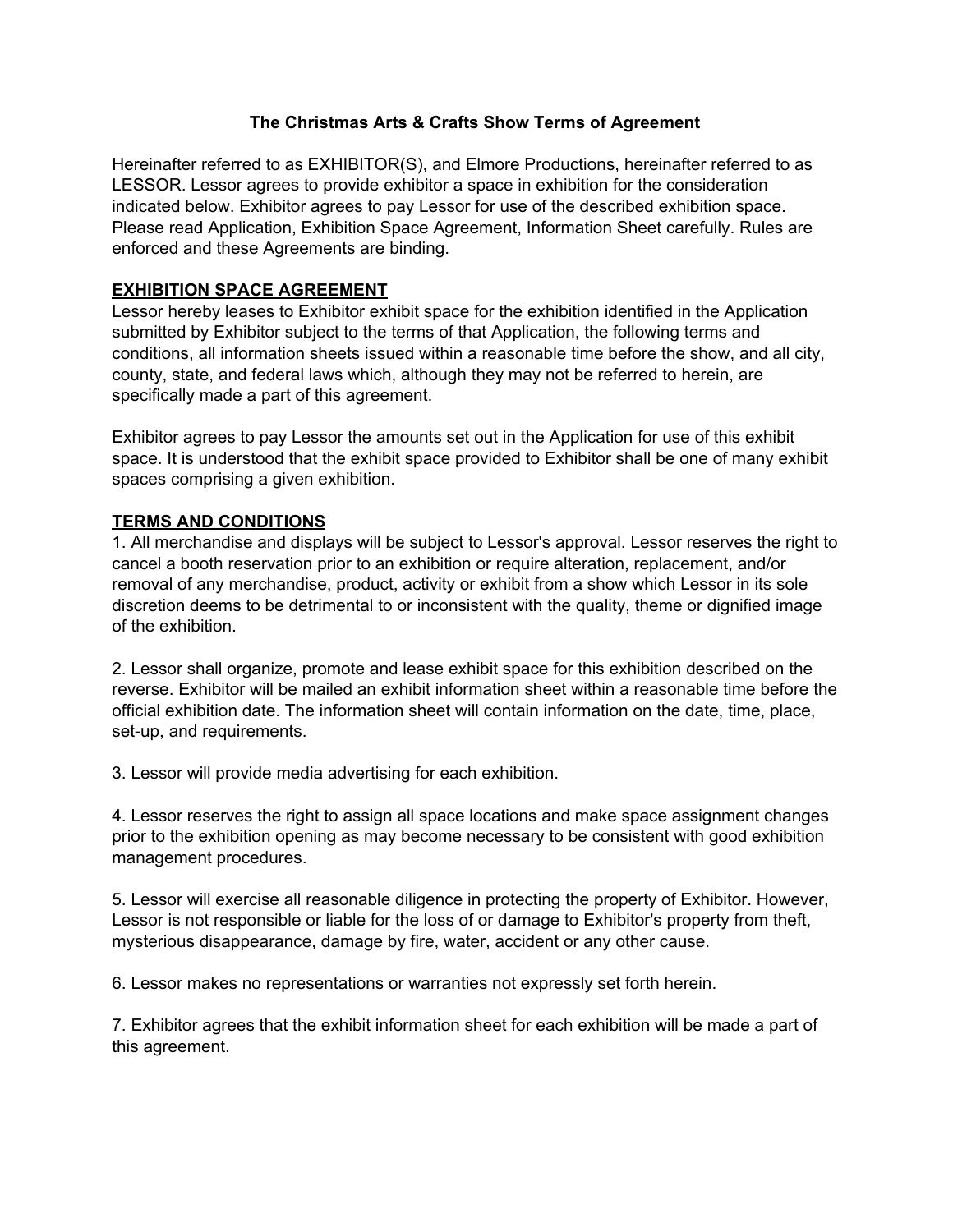8. Exhibitor agrees to provide Lessor with a description of the general exhibition contents for each exhibition and agrees to only display products, represent services, or display signs which have been approved by Lessor in its sole discretion.

9. Exhibitor agrees to design, construct, and operate the exhibit in accordance with the best interests of the exhibition, good taste, and the standards established by Lessor. Lessor shall have sole discretion to determine whether Exhibitor's exhibit and/or products are in compliance with the requirements of this Agreement.

10. Exhibitor agrees to have exhibit set up, complete and clean, at least fifteen minutes prior to the opening of each exhibition and to keep the exhibit open during all hours the exhibition is open to the public.

11. Exhibitor agrees to keep the exhibit within the boundaries of the space leased and arrange the exhibit in such a way as to avoid interference with other exhibits. Failure to comply with this provision will result in additional charges for space used.

12. Exhibitor agrees to duly report all cash sales made during the exhibition in accordance with the appropriate sales tax regulations, collect all applicable sales taxes, and abide by all pertinent city, county, state, and federal laws, ordinances, fire and safety codes; and all pertinent regulations for the Exhibit Hall.

13. Exhibitor agrees to be responsible for the payment of any damage charges assessed by the Exhibit Hall for failure to observe the rules and regulations for the construction and operations of his/her exhibit.

14. Exhibitor accepts total responsibility for his/her exhibit and its safety and agrees to conduct his/her activities on the exhibition premises so as not to endanger any person lawfully thereon. Lessor shall have no responsibility for damages to the exhibit caused by fire, robbery, accident or any other destructive cause. Exhibitor also accepts total responsibility for any and all injuries to Exhibitor, his/her family, officers, agents, employees, or other representatives while they are on the exhibition premises and for any injuries to other persons that may occur within the confines of the exhibit, or which are caused in whole or part by Exhibitor's products or exhibit or by Exhibitor, his/her family, officers, agents, employees, or other representatives.

15. Refunds will not be made unless an exhibition is not held for reasons other than the malfeasance of Lessor. In such a case, fees received less all expenses of the exhibition, including but not limited to advertising, rental of the facilities, insurance, utilities, furniture, promotion, and other related expenses, will be refunded to Exhibitor on a pro-rata basis.

16. Should Exhibitor fail to comply in any material respect with the terms of this agreement, the payments made to the time of breach shall be retained by Lessor as liquidated damages, and Lessor shall have the right to reassign contracted space without further notice or make such use of the space as Lessor deems to be in the best interest of the exhibition.

17. Exhibitor agrees to indemnify, defend and protect Lessor against and hold and save Lessor harmless from any and all claims, demands, suits, liability, damages, loss or costs of whatever kind or nature which might result from any of Exhibitor's merchandise or from any action or